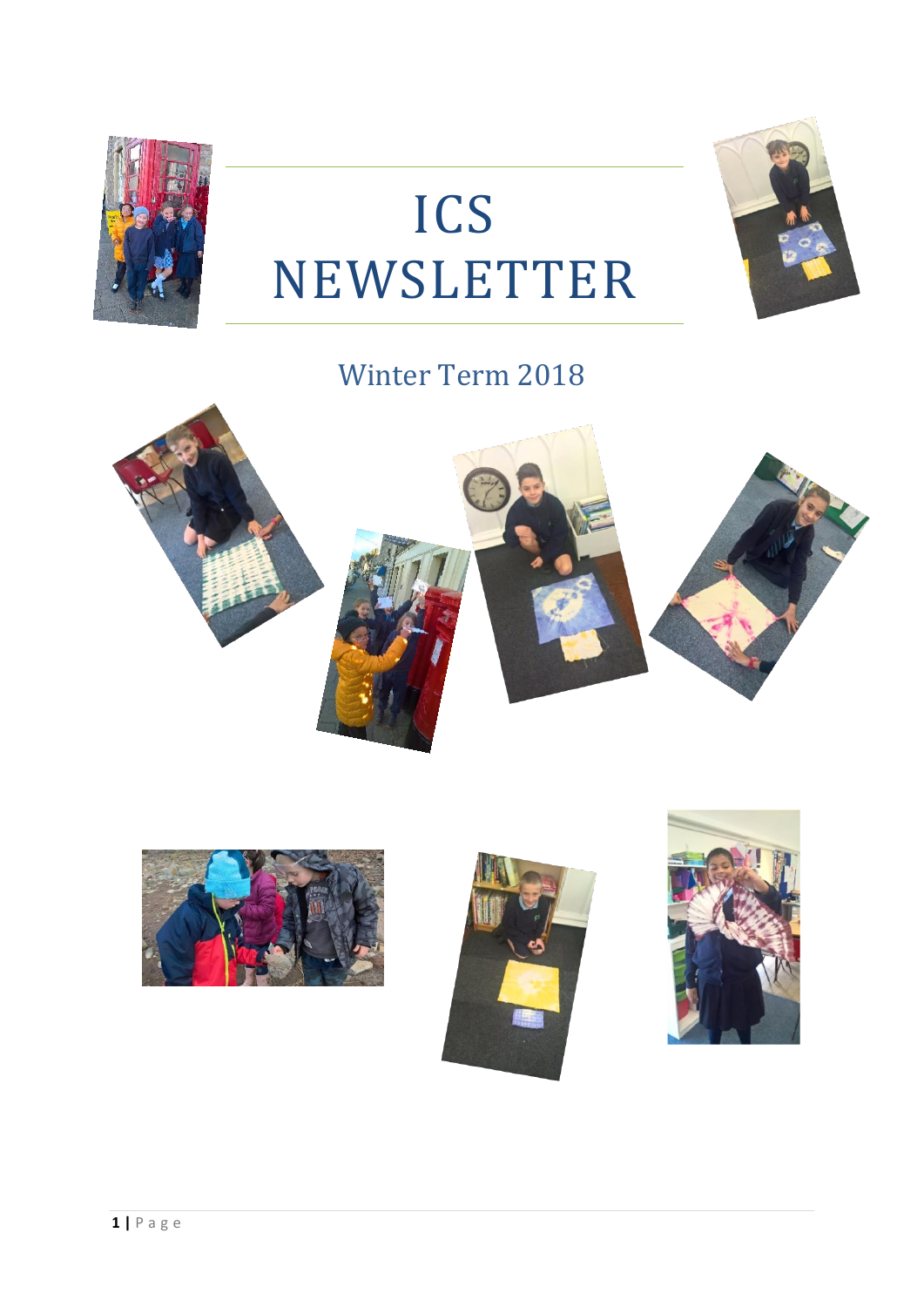# ART & TEXTILES

### Mrs Harvey

Our topic for the first two terms was The Art and Fabrics of Africa which was kick-started by Year 7, 8 and 9 visiting the Bristol Museum and Gallery to view an exhibition called "Fabrics Africa". It was a very colourful and informative exhibition showing the fabric cultures from countries as diverse as South Africa, Tanzania, Malawi, Nigeria, Ghana, Zimbabwe and Sudan….and many more. We learned so much and were able to use our worksheets to record what we saw and completed drawings of some of the fabrics or garments we were inspired by. The exhibition also included interviews with local designers and workers from Bristol who originated from African countries.

We then went on to examine African Art and fabric culture in our lessons in more detail, and ultimately produced beautiful, colour-filled Still Life Drawings of African artefacts and fabrics, using water soluble and graphite pencils. These drawings showed our skills in mark-making, line, shape, form and colour.

In the next Module we identified some of the dye methods used to create fabrics we had seen – among them Shibori dyeing, which originated in Japan, but has been popularised and used a great deal in Africa. We all created fabric designs using this Shibori method, by folding, pleating, wrapping or binding a pure cotton fabric called calico, and dyed them using African inspired dye colours. We learned the process for cold dyeing, which we fist mixed with hot water and then salt to create a solution which would make the dyes colour fast. We were very pleased with the results!

All of us spent time planning our artefact designs, recording these in our Journals. These fabrics were then used by Year 7 to make Boot-Bags, by constructing closed seams and a casing to thread cord through, which were wonderfully fit-for-purpose to either keep our football boots in, or even to use as bags for our sewing and art equipment.

Year 8 and 9 girls used the fabric *they* created to make a Wall-Hanging inspired by Africa, experimenting with straight stitches, open seams, closed seams and double hemmed casings, and are about to finish these with hand embroidery stitches.

Throughout our studies we looked at Scriptures such as Proverbs 31, about the noble wife who dyed the fabrics she used to make her family's clothing. These fabrics would have been double-dyed in scarlet, which made the fabric thick and very warm through winters, and the noble wife could be at rest knowing her family were safe. We also talked a little about what picture that created – the scarlet robes may in fact be a picture of security in our Salvation through Jesus. The wife in Proverbs could indeed have confidence about the safety of her family if they were safe in Christ Jesus.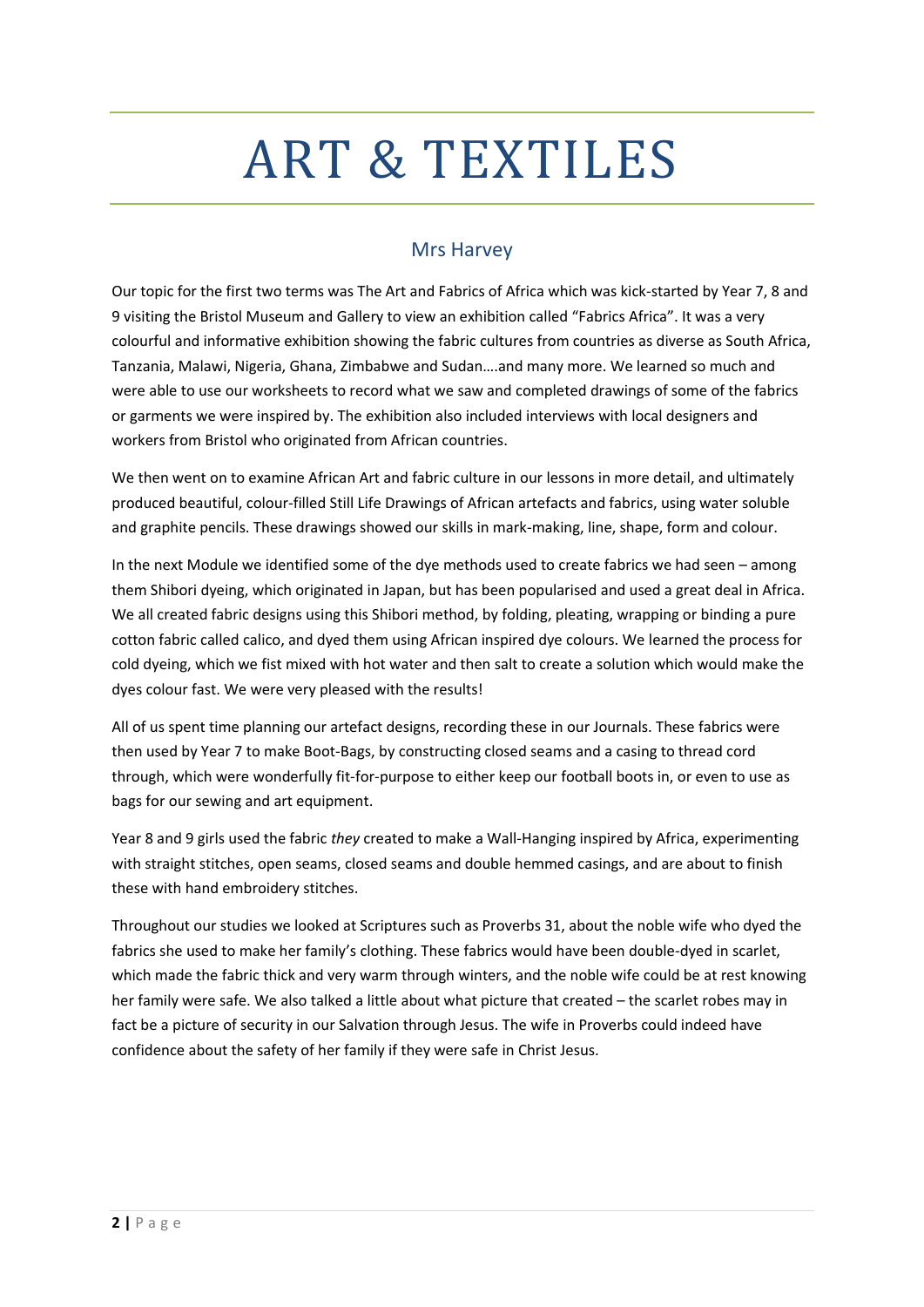# FOOTBALL FRIENDLY

#### Isaac

#### IMMANUEL vs EMMAUS



It was Friday afternoon and we went to the field to train, getting ready for a big football game against Emmaus. We were split into two teams and we played against each other. Half an hour later we practised shooting balls at Wesley. He was really good and saved most of them but a few got by him.

#### **THE REAL GAME**

First Half: The first half it was 4-1 to Immanuel everyone enjoyed it and at half time Emmaus gave us jelly beans and we gave them oranges.

Second half: The second half we were getting a bit tired but we still persevered and we scored another goal to make 5-2 and then suddenly Molly smacks the ball hard into the goal making it 6-2. We had 5mins left and at the end of the match it was 6-2. Immanuel won!

# POSTAL MUSEUM VISIT

#### KS2

In Topic we were learning about the history of Communication starting with God making people who are social and need a relationship with Him and other humans; then the Tower of Babel when all the languages developed, right the way through to the internet and the Iphone Xs.

As part of our topic work we found out about the development of Telephones and the Postal service. One rather rainy day Mrs. Harding's



class and our class went to Bath Postal Museum which is downstairs under the actual post office in Bath. It was tiny but there was lots of information about how the post service developed. I think we all enjoyed dressing up the most. It was also interesting to find out how the post boxes changed from green to red.

We also went to Chipping Sodbury to buy stamps, post letters and to use the phone box – we phoned school and spoke to Mrs. Harding! Did you know, most phone boxes are not used for phones any more but there are lots of other uses like mini-libraries, defibrillator stations and even cafes!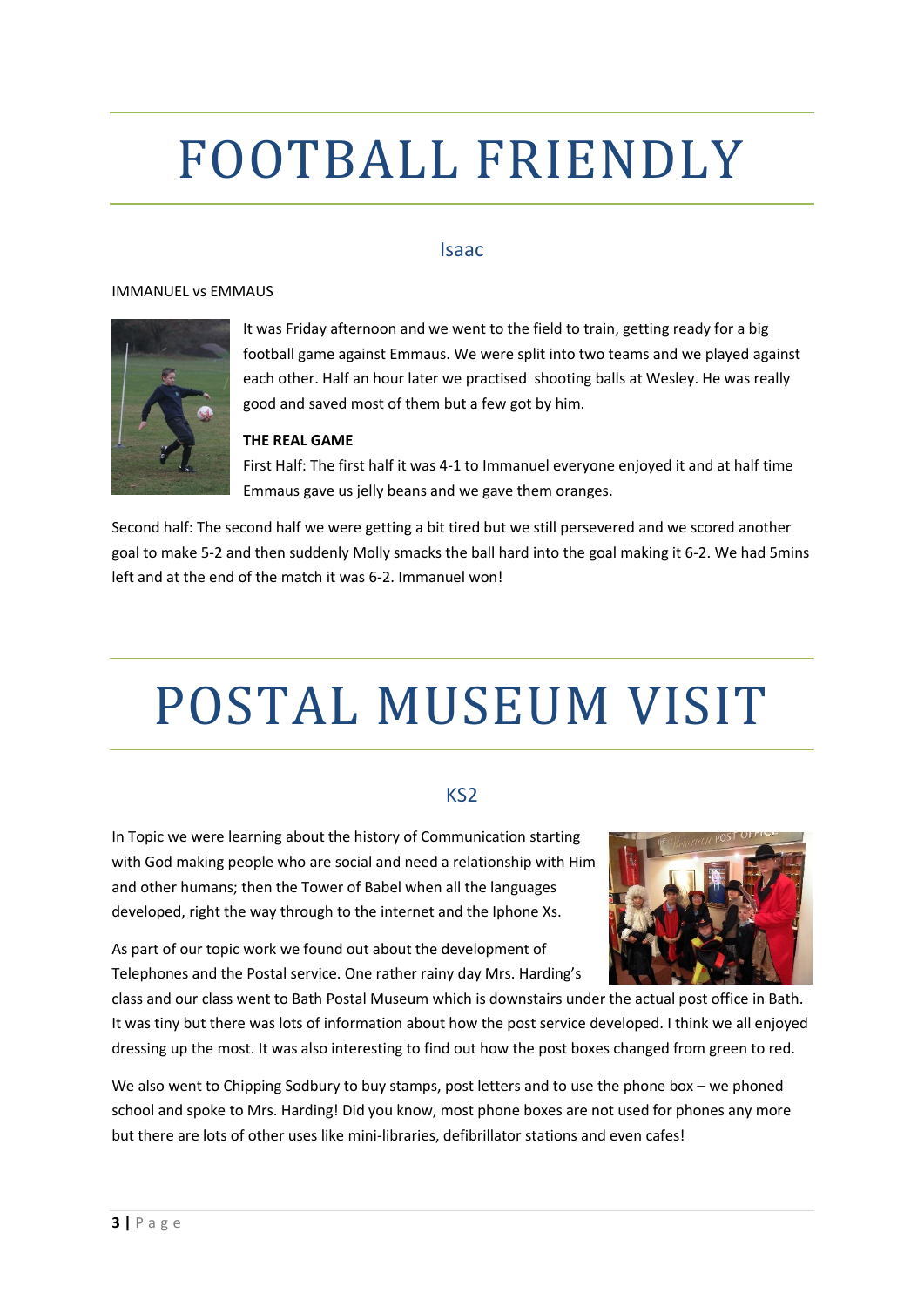# ROCK UK

### Rufus

Right at the start of the Autumn term Mrs. Gulliford's class and all the seniors went to an outdoor centre in Wales called Rock UK. We took the Barber's van and the Malcolm's van so travelling over was quite fun with our friends.



It was quite a long drive, but the scenery when we got near the centre was lovely Welsh valleys and hills. When we got to the centre we were welcomed by Olly, who showed us into a room where we could leave our things. He also brought two instructors who were going to look after us for the day. We went off in two groups and we got to do archery first. The archery area was right by a babbling brook and we were warned not to shoot our arrows in there! It was quite tricky to start with, even though some of us had done it before. But Ed, our instructor had some really helpful tips for us and we all improved. He did some fun games with us too and before we knew it, it was time for lunch. For lunch we had shepherd's pie and salad which was tasty. Wesley went to the toilet and got locked out of the zone we were in because

you had to have a code to get back in!!

After lunch our group did indoor climbing. The bouldering wall was really fun because we got to do some challenging warm up games. After that we went onto some routes on the huge walls. We all enjoyed the climbs, especially the self-belay one where you just got lowered down by the automatic belay device. The teachers thought Kyra and Emily were the best climbers, but we all had a go and pushed ourselves.

Everyone had a great day, although it was over too quickly and I wish we could have tried out even more activities.

# VICTORIAN CHRISTMAS

### Ella

Our school went to the Victorian Christmas fair in Chipping Sodbury to sing. We sang three songs. Lots of the big children couldn't come and Mrs. Hurley was poorly. We went up on a big lorry without any sides and lots of people watched us. Everyone clapped. We saw a policeman dressed up in old clothes and he was on a really funny bicycle!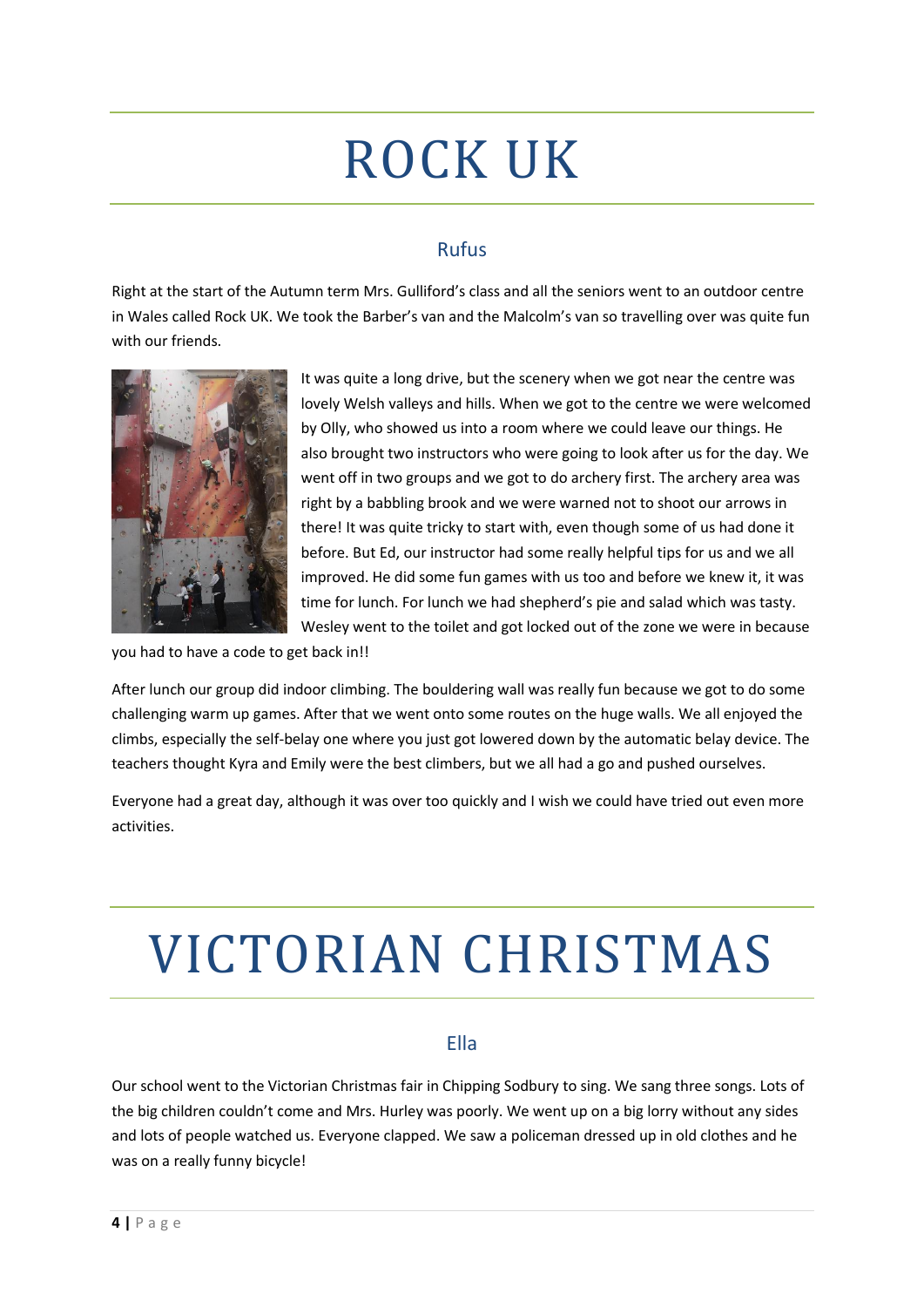# POETRY CORNER

### Naomi by Naomi

I am funny. Thank you for my golden hair. I am called Naomi Thank you for my sparkling chestnut hair. I have slender legs. Thank you for loving me. I am super! Thank you for making me ME!

### Thank you, God for the Colours of the Rainbow by KS2

Scorching lava pouring out of cracks, oozing down the mountainside Floating red autumn leaves, gliding gracefully to the ground Red hot chilli peppers fiery and burning on my tongue Thank you for red

Tropical mango lollies, tantalising your tastebuds The majestic graceful tigers blending in to the foliage, waiting to tap-dance Orangey red sunsets, floating across the sky in the distance Thank you for orange

Bright yellow glimmering sun, warming up the planet Yellow lemons for squeezing and making delicious cool lemonade Happy honey-bees hovering around the bursting colours of the sunflower with its golden petals Thank you for yellow

Marvellous mint choc chip ice-cream Wild green dragons with piercing red eyes gleaming at me Seaweed dancing and waving beneath the sea Thank you for green

Bright blue skies calm and clear Deep pearlescent blue seas, shimmering in the sun Ripe and juicy blueberries, bursting with flavour Thank you for blue

Purple sparkling amethysts, deep down in dark caves Delicate violets, springing up on the floor of the forest Heathery mountainside, with a big purple sunset Thank you for violet.